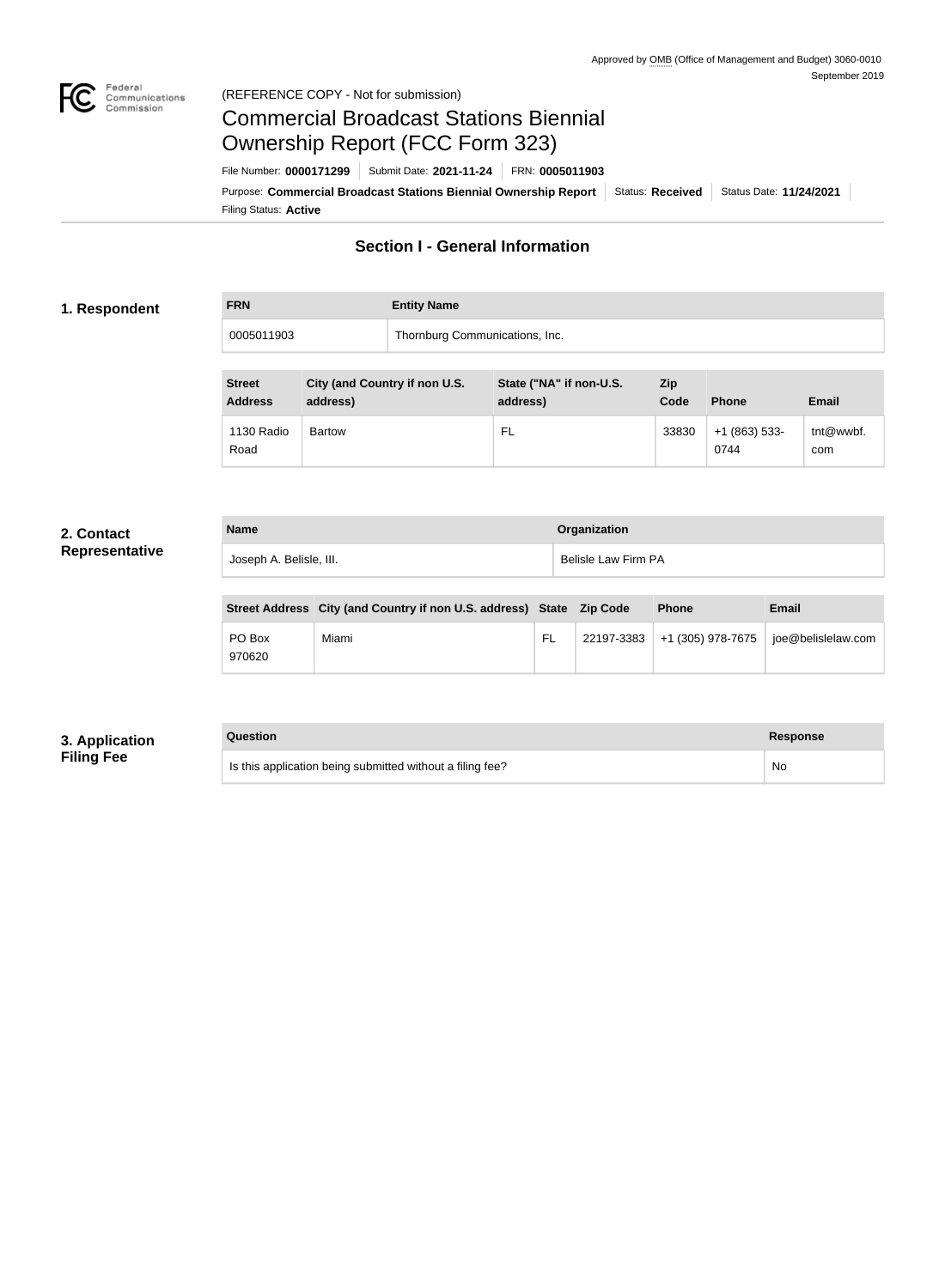| <b>Fees</b> | <b>Application Type</b> | <b>Form Number</b> | <b>Fee Code</b> | Quantity | <b>Fee Amount</b> | <b>Subtotal</b> |
|-------------|-------------------------|--------------------|-----------------|----------|-------------------|-----------------|
|             | Biennial                | Form 323           | <b>MAR</b>      |          | 85                | \$85.00         |
|             |                         |                    |                 |          | Total             | \$85.00         |

# **4. Nature of Respondent**

| (a) Provide the following information about the Respondent: |                        |
|-------------------------------------------------------------|------------------------|
| <b>Relationship to stations/permits</b>                     | Licensee               |
| <b>Nature of Respondent</b>                                 | For-profit corporation |

**(b) Provide the following information about this report:**

| <b>Purpose</b> | Biennial                                                                                                                                                                               |
|----------------|----------------------------------------------------------------------------------------------------------------------------------------------------------------------------------------|
| "As of" date   | 10/01/2021                                                                                                                                                                             |
|                | When filing a biennial ownership report or validating<br>and resubmitting a prior biennial ownership report, this<br>date must be Oct. 1 of the year in which this report is<br>filed. |

### **5. Licensee(s) and Station(s)**

### **Respondent is filing this report to cover the following Licensee(s) and station(s):**

| Licensee/Permittee Name        | <b>FRN</b> |
|--------------------------------|------------|
| Thornburg Communications, Inc. | 0005011903 |

| Fac. ID No. | <b>Call Sign</b> | <b>City</b>         | <b>State</b> | <b>Service</b> |
|-------------|------------------|---------------------|--------------|----------------|
| 66926       | <b>WWBF</b>      | <b>BARTOW</b>       | FL           | AM             |
| 148943      | <b>W275AX</b>    | <b>BARTOW</b>       | FL           | <b>FX</b>      |
| 202882      | <b>W246DX</b>    | <b>WINTER HAVEN</b> | FL           | <b>FX</b>      |

# **Section II – Biennial Ownership Information**

**1. 47 C.F.R. Section 73.3613 and Other Documents**

Licensee Respondents that hold authorizations for one or more full power television, AM, and/or FM stations should list all contracts and other instruments set forth in 47 C.F.R. Section 73.3613(a) through (c) for the facility or facilities listed on this report. In addition, attributable Local Marketing Agreements (LMAs) and attributable Joint Sales Agreements (JSAs) must be disclosed by the licensee of the brokering station on its ownership report. If the agreement is an attributable LMA, an attributable JSA, or a network affiliation agreement, check the appropriate box. Otherwise, select "Other." Non-Licensee Respondents, as well as Licensee Respondents that only hold authorizations for Class A television and/or low power television stations, should select "Not Applicable" in response to this question.

| <b>Document Information</b>           |                               |  |
|---------------------------------------|-------------------------------|--|
| Description of contract or instrument | Articles of Incorporation     |  |
| Parties to contract or instrument     | Thornburg Communications Inc. |  |
| Date of execution                     | 04/1984                       |  |
| Date of expiration                    | No expiration date            |  |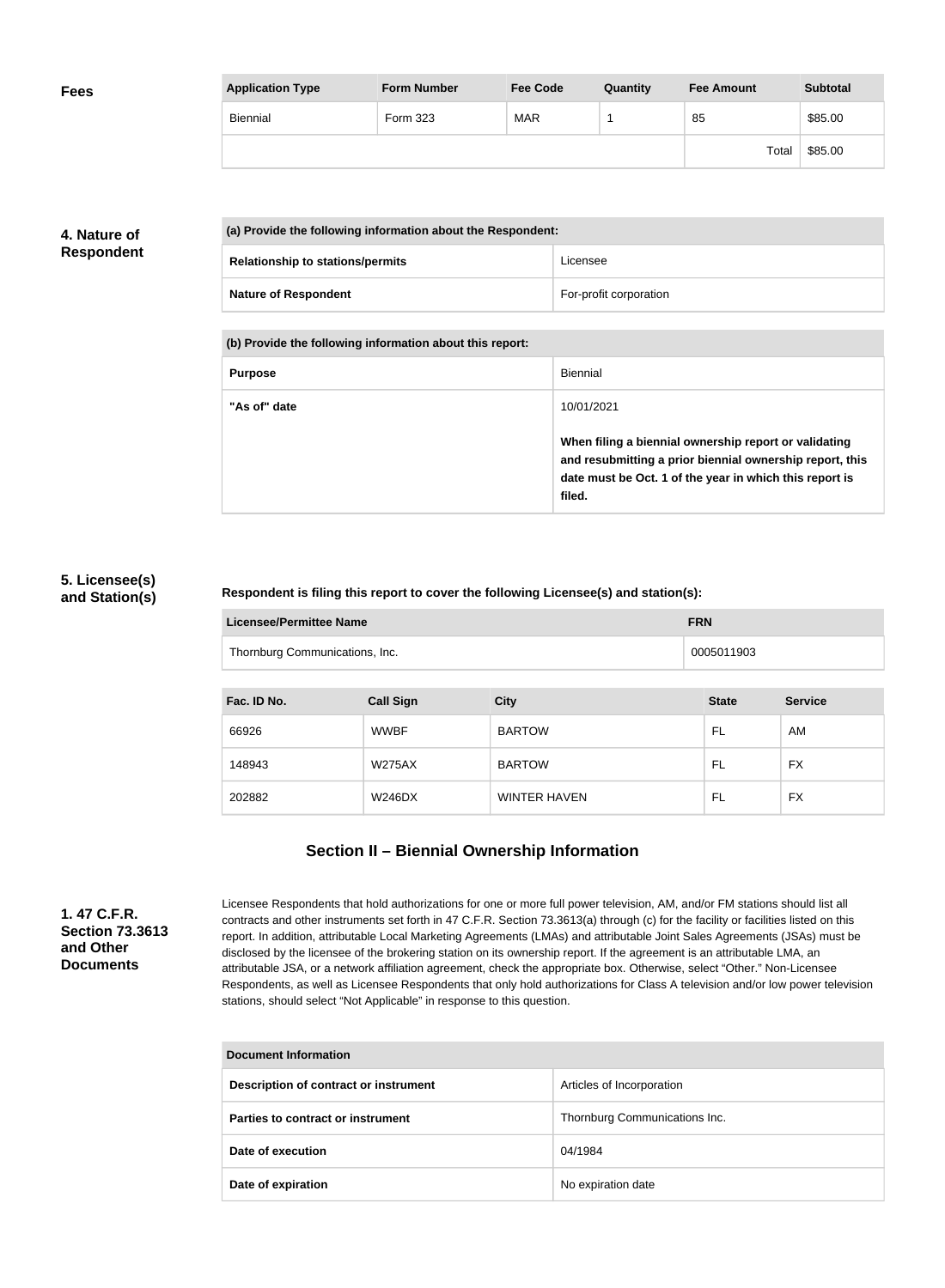| <b>Agreement type</b><br>(check all that apply) | Other<br><b>Agreement Type: Articles of Incorporation</b> |
|-------------------------------------------------|-----------------------------------------------------------|
|                                                 |                                                           |
| Documont Information                            |                                                           |

| <b>DUCUNICIII</b> IIIIUI IIIIIUII               |                                                                        |  |
|-------------------------------------------------|------------------------------------------------------------------------|--|
| Description of contract or instrument           | Amendment                                                              |  |
| Parties to contract or instrument               | Thornburg Communications Inc.                                          |  |
| Date of execution                               | 08/1987                                                                |  |
| Date of expiration                              | No expiration date                                                     |  |
| <b>Agreement type</b><br>(check all that apply) | Other<br><b>Agreement Type:</b> Amendment to Articles of Incorporation |  |

### **2. Ownership Interests**

**(a)** Ownership Interests. This Question requires Respondents to enter detailed information about ownership interests by generating a series of subforms. Answer each question on each subform. The first subform listing should be for the Respondent itself. If the Respondent is not a natural person, also list each of the officers, directors, stockholders, non-insulated partners, non-insulated members, and any other persons or entities with a direct attributable interest in the Respondent pursuant to the standards set forth in 47 C.F.R. Section 73.3555. (A "direct" interest is one that is not held through any intervening companies or entities.) List each interest holder with a direct attributable interest in the Respondent separately.

Leave the percentage of total assets (Equity Debt Plus) field blank for an interest holder unless that interest holder has an attributable interest in the Respondent solely on the basis of the Commission's Equity Debt Plus attribution standard, 47 C.F.R. Section 73.3555, Note 2(i).

In the case of vertical or indirect ownership structures, list only those interests in the Respondent that also represent an attributable interest in the Licensee(s) for which the report is being submitted.

Entities that are part of an organizational structure that includes holding companies or other forms of indirect ownership must file separate ownership reports. In such a structure do not report, or file a separate report for, any interest holder that does not have an attributable interest in the Licensee(s) for which the report is being submitted.

Please see the Instructions for further detail concerning interests that must be reported in response to this question.

The Respondent must provide an FCC Registration Number for each interest holder reported in response to this question. Please see the Instructions for detailed information and guidance concerning this requirement.

| <b>Ownership Information</b>                          |                                                         |                      |  |
|-------------------------------------------------------|---------------------------------------------------------|----------------------|--|
| <b>FRN</b>                                            | 0005011903                                              |                      |  |
| <b>Entity Name</b>                                    | Thornburg Communications, Inc.                          |                      |  |
| <b>Address</b>                                        | PO Box                                                  |                      |  |
|                                                       | <b>Street 1</b>                                         | 1130 Radio Road      |  |
|                                                       | <b>Street 2</b>                                         |                      |  |
|                                                       | <b>City</b>                                             | <b>Bartow</b>        |  |
|                                                       | State ("NA" if non-U.S.<br>address)                     | <b>FL</b>            |  |
|                                                       | <b>Zip/Postal Code</b>                                  | 33830                |  |
|                                                       | Country (if non-U.S.<br>address)                        | <b>United States</b> |  |
| <b>Listing Type</b>                                   | Respondent                                              |                      |  |
| <b>Positional Interests</b><br>(check all that apply) | Respondent                                              |                      |  |
| <b>Tribal Nation or Tribal</b><br><b>Entity</b>       | Interest holder is not a Tribal nation or Tribal entity |                      |  |
|                                                       |                                                         |                      |  |

#### **Ownership Information**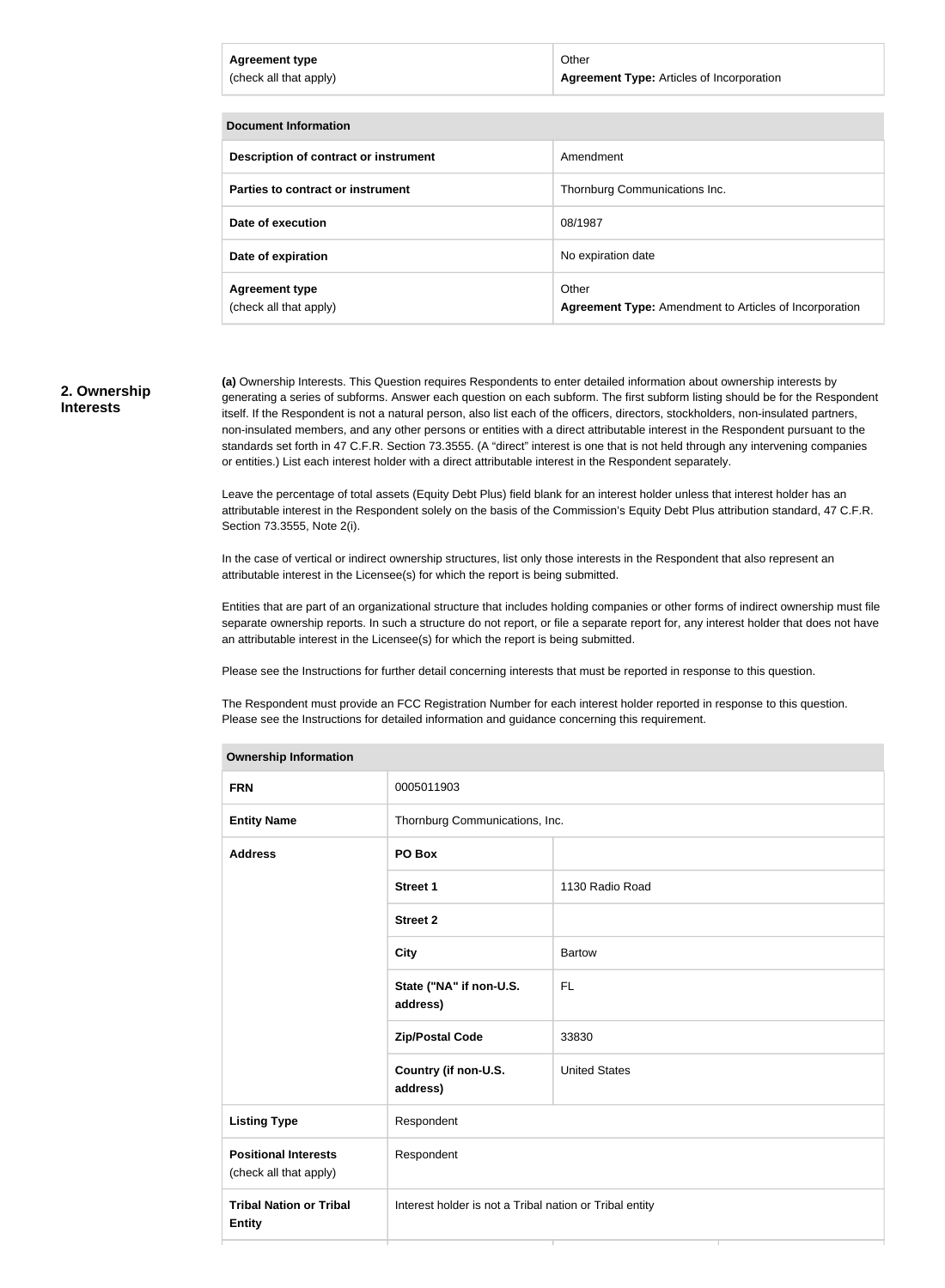| <b>Interest Percentages</b><br>(enter percentage values<br>from 0.0 to 100.0) | Voting                                                                               | $0.0\%$ | <b>Jointly Held?</b><br><b>No</b> |  |
|-------------------------------------------------------------------------------|--------------------------------------------------------------------------------------|---------|-----------------------------------|--|
|                                                                               | <b>Equity</b>                                                                        | $0.0\%$ |                                   |  |
|                                                                               | <b>Total assets (Equity Debt</b><br>Plus)                                            | $0.0\%$ |                                   |  |
| that do not appear on this report?                                            | Does interest holder have an attributable interest in one or more broadcast stations |         | No.                               |  |

### **Ownership Information**

| <b>FRN</b>                                                                    | 0029145778                                                                           |                                      |    |  |
|-------------------------------------------------------------------------------|--------------------------------------------------------------------------------------|--------------------------------------|----|--|
| <b>Name</b>                                                                   | Thomas N. Thornburg                                                                  |                                      |    |  |
| <b>Address</b>                                                                | PO Box                                                                               |                                      |    |  |
|                                                                               | <b>Street 1</b>                                                                      | 1130 Radio Road                      |    |  |
|                                                                               | <b>Street 2</b>                                                                      |                                      |    |  |
|                                                                               | <b>City</b>                                                                          | <b>Bartow</b>                        |    |  |
|                                                                               | State ("NA" if non-U.S.<br>address)                                                  | <b>FL</b>                            |    |  |
|                                                                               | <b>Zip/Postal Code</b>                                                               | 33830                                |    |  |
|                                                                               | Country (if non-U.S.<br>address)                                                     | <b>United States</b>                 |    |  |
| <b>Listing Type</b>                                                           | Other Interest Holder                                                                |                                      |    |  |
| <b>Positional Interests</b><br>(check all that apply)                         | Officer, Director, Stockholder, Attributable Investor                                |                                      |    |  |
| Citizenship, Gender,                                                          | <b>Citizenship</b>                                                                   | <b>US</b>                            |    |  |
| <b>Ethnicity, and Race</b><br><b>Information (Natural</b>                     | Gender                                                                               | Male                                 |    |  |
| <b>Persons Only)</b>                                                          | <b>Ethnicity</b>                                                                     | Not Hispanic or Latino               |    |  |
|                                                                               | Race                                                                                 | White                                |    |  |
| <b>Interest Percentages</b><br>(enter percentage values<br>from 0.0 to 100.0) | <b>Voting</b>                                                                        | <b>Jointly Held?</b><br>100.0%<br>No |    |  |
|                                                                               | <b>Equity</b>                                                                        | 100.0%                               |    |  |
|                                                                               | <b>Total assets (Equity Debt</b><br>Plus)                                            | 100.0%                               |    |  |
| that do not appear on this report?                                            | Does interest holder have an attributable interest in one or more broadcast stations |                                      | No |  |

| <b>Ownership Information</b> |                    |                 |  |
|------------------------------|--------------------|-----------------|--|
| <b>FRN</b>                   | 0029145760         |                 |  |
| <b>Name</b>                  | Susan E. Thornburg |                 |  |
| <b>Address</b>               | PO Box             |                 |  |
|                              | <b>Street 1</b>    | 1130 Radio Road |  |
|                              | <b>Street 2</b>    |                 |  |
|                              | <b>City</b>        | <b>Bartow</b>   |  |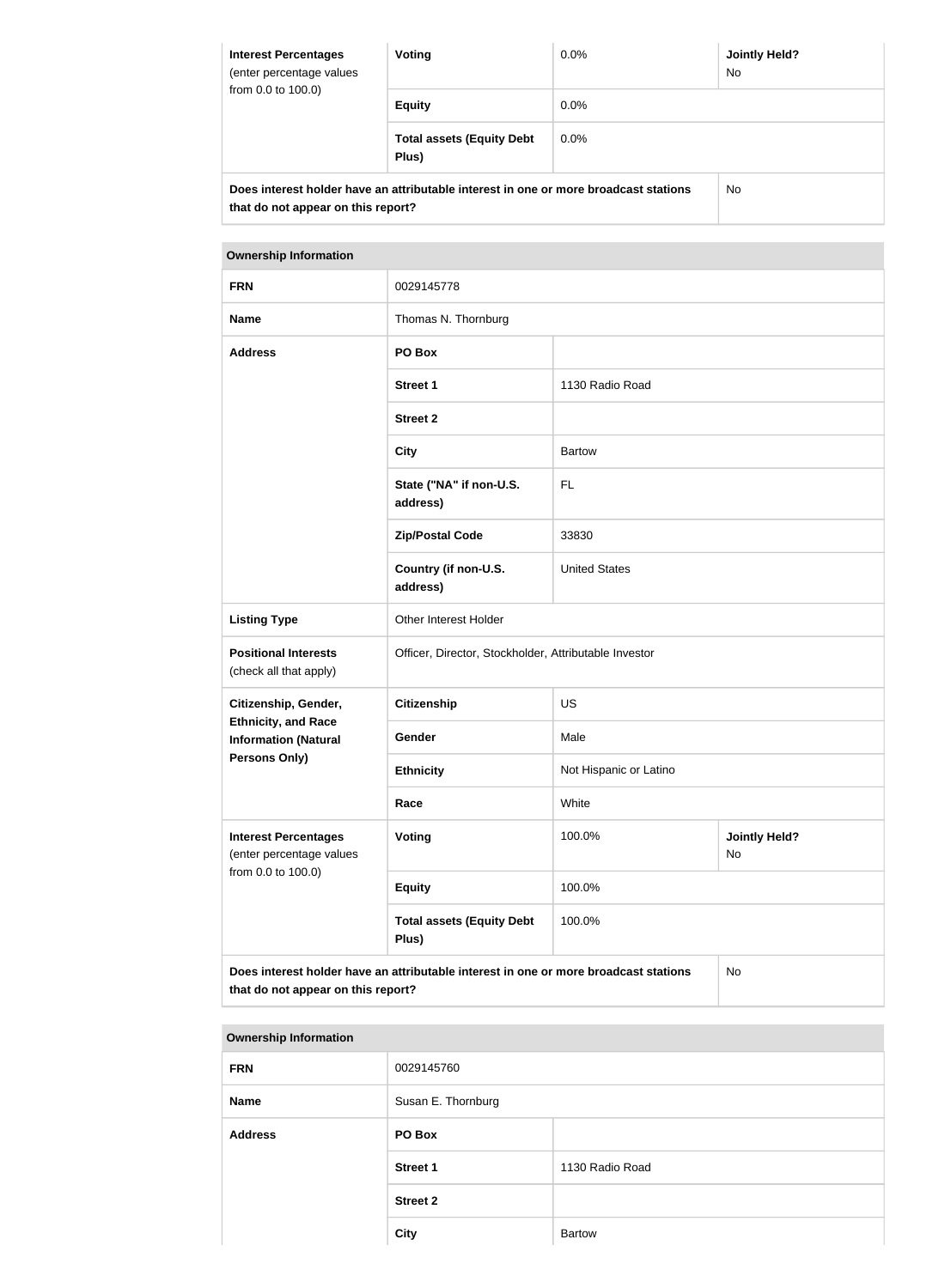|                                                                                                                            | State ("NA" if non-U.S.<br>address)       | <b>FL</b>              |                                   |  |
|----------------------------------------------------------------------------------------------------------------------------|-------------------------------------------|------------------------|-----------------------------------|--|
|                                                                                                                            | <b>Zip/Postal Code</b>                    | 33830                  |                                   |  |
|                                                                                                                            | Country (if non-U.S.<br>address)          | <b>United States</b>   |                                   |  |
| <b>Listing Type</b>                                                                                                        | <b>Other Interest Holder</b>              |                        |                                   |  |
| <b>Positional Interests</b><br>(check all that apply)                                                                      | Officer, Director                         |                        |                                   |  |
| Citizenship, Gender,                                                                                                       | <b>Citizenship</b>                        | <b>US</b>              |                                   |  |
| <b>Ethnicity, and Race</b><br><b>Information (Natural</b>                                                                  | Gender                                    | Female                 |                                   |  |
| Persons Only)                                                                                                              | <b>Ethnicity</b>                          | Not Hispanic or Latino |                                   |  |
|                                                                                                                            | Race                                      | White                  |                                   |  |
| <b>Interest Percentages</b><br>(enter percentage values                                                                    | Voting                                    | 0.0%                   | <b>Jointly Held?</b><br><b>No</b> |  |
| from 0.0 to 100.0)                                                                                                         | <b>Equity</b>                             | 0.0%                   |                                   |  |
|                                                                                                                            | <b>Total assets (Equity Debt</b><br>Plus) | 0.0%                   |                                   |  |
| Does interest holder have an attributable interest in one or more broadcast stations<br>that do not appear on this report? |                                           |                        | <b>No</b>                         |  |

| <b>Ownership Information</b>                                                  |                                     |                                    |  |  |
|-------------------------------------------------------------------------------|-------------------------------------|------------------------------------|--|--|
| <b>FRN</b>                                                                    | 0006261044                          |                                    |  |  |
| <b>Name</b>                                                                   | Jeffrey A. Thornburg                |                                    |  |  |
| <b>Address</b>                                                                | PO Box                              |                                    |  |  |
|                                                                               | <b>Street 1</b>                     | 1130 Radio Road                    |  |  |
|                                                                               | <b>Street 2</b>                     |                                    |  |  |
|                                                                               | <b>City</b>                         | <b>Bartow</b>                      |  |  |
|                                                                               | State ("NA" if non-U.S.<br>address) | <b>FL</b>                          |  |  |
|                                                                               | <b>Zip/Postal Code</b>              | 33830                              |  |  |
|                                                                               | Country (if non-U.S.<br>address)    | <b>United States</b>               |  |  |
| <b>Listing Type</b>                                                           | Other Interest Holder               |                                    |  |  |
| <b>Positional Interests</b><br>(check all that apply)                         | Officer, Director                   |                                    |  |  |
| Citizenship, Gender,                                                          | <b>Citizenship</b>                  | <b>US</b>                          |  |  |
| <b>Ethnicity, and Race</b><br><b>Information (Natural</b>                     | Gender                              | Male                               |  |  |
| <b>Persons Only)</b>                                                          | <b>Ethnicity</b>                    | Not Hispanic or Latino             |  |  |
|                                                                               | White<br>Race                       |                                    |  |  |
| <b>Interest Percentages</b><br>(enter percentage values<br>from 0.0 to 100.0) | <b>Voting</b>                       | 0.0%<br><b>Jointly Held?</b><br>No |  |  |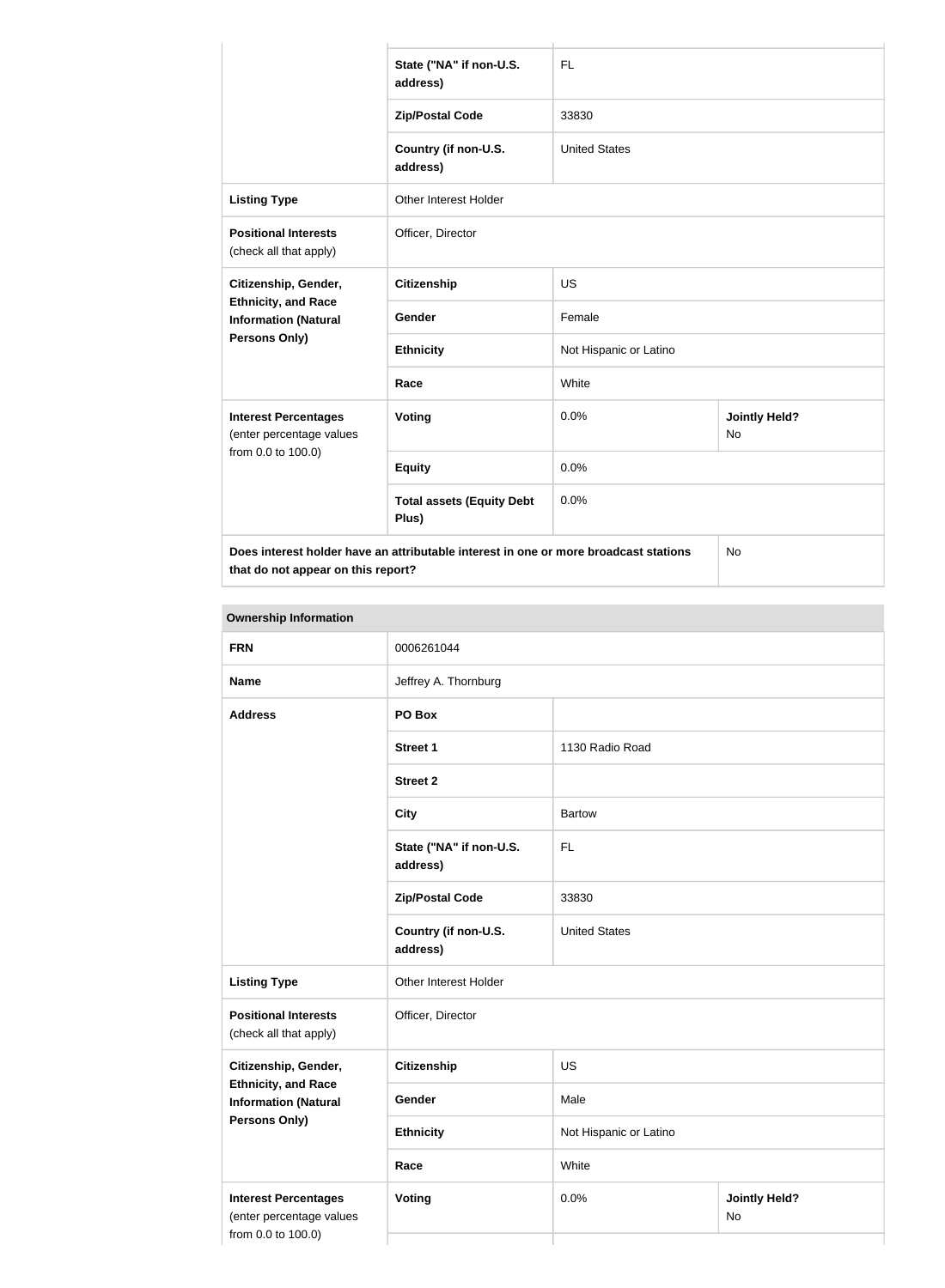|                                                                                                                            | <b>Equity</b>                             | $0.0\%$ |           |
|----------------------------------------------------------------------------------------------------------------------------|-------------------------------------------|---------|-----------|
|                                                                                                                            | <b>Total assets (Equity Debt</b><br>Plus) | $0.0\%$ |           |
| Does interest holder have an attributable interest in one or more broadcast stations<br>that do not appear on this report? |                                           |         | <b>No</b> |

| (b) Respondent certifies that any interests, including equity, financial, or voting<br>interests, not reported in this filing are non-attributable. | Yes |
|-----------------------------------------------------------------------------------------------------------------------------------------------------|-----|
| If "No," submit as an exhibit an explanation.                                                                                                       |     |

| (c) Does the Respondent or any reported interest holder<br>hold an attributable interest in any newspaper entities in<br>the same market as any station for which this report is<br>filed, as defined in 47 C.F.R. Section 73.3555?                                                                                                                                                                                                                                                                                                                                                                                                              | <b>No</b> |
|--------------------------------------------------------------------------------------------------------------------------------------------------------------------------------------------------------------------------------------------------------------------------------------------------------------------------------------------------------------------------------------------------------------------------------------------------------------------------------------------------------------------------------------------------------------------------------------------------------------------------------------------------|-----------|
| If "Yes," provide information describing the interest(s), using<br>EITHER the subform OR the spreadsheet option below.<br>Respondents with a large number (50 or more) of entries to<br>submit should use the spreadsheet option.                                                                                                                                                                                                                                                                                                                                                                                                                |           |
| NOTE: Spreadsheets must be submitted in a special XML<br>Spreadsheet format with the appropriate structure that is<br>specified in the documentation. For instructions on how to<br>use the spreadsheet option to complete this question<br>(including templates to start with), please Click Here.                                                                                                                                                                                                                                                                                                                                              |           |
| If using the subform, leave the percentage of total assets<br>(Equity Debt Plus) field blank for an interest holder unless<br>that interest holder has an attributable interest in the<br>newspaper entity solely on the basis of the Commission's<br>Equity Debt Plus attribution standard, 47 C.F.R. Section<br>73.3555, Note 2(i). If using an XML Spreadsheet, enter "NA"<br>into the percentage of total assets (Equity Debt Plus) field<br>for an interest holder unless that interest holder has an<br>attributable interest in the newspaper entity solely on the<br>basis of the Commission's Equity Debt Plus attribution<br>standard. |           |
| The Respondent must provide an FCC Registration Number<br>for each interest holder reported in response to this<br>question. Please see the Instructions for detailed information<br>and guidance concerning this requirement.                                                                                                                                                                                                                                                                                                                                                                                                                   |           |

**(d) Are any of the individuals listed as an attributable interest holder in the Respondent married to each other or related to each other as parentchild or as siblings?** Yes

If "Yes," provide the following information for each such the relationship.

| <b>FRN</b>   | 0029145778   | <b>Name</b> | Thomas N Thornburg  |
|--------------|--------------|-------------|---------------------|
| <b>FRN</b>   | 0006261044   | <b>Name</b> | Jeffrey A Thornburg |
| Relationship | Parent/Child |             |                     |

## **Family Relationships**

| <b>Family Relationships</b> |  |
|-----------------------------|--|
|-----------------------------|--|